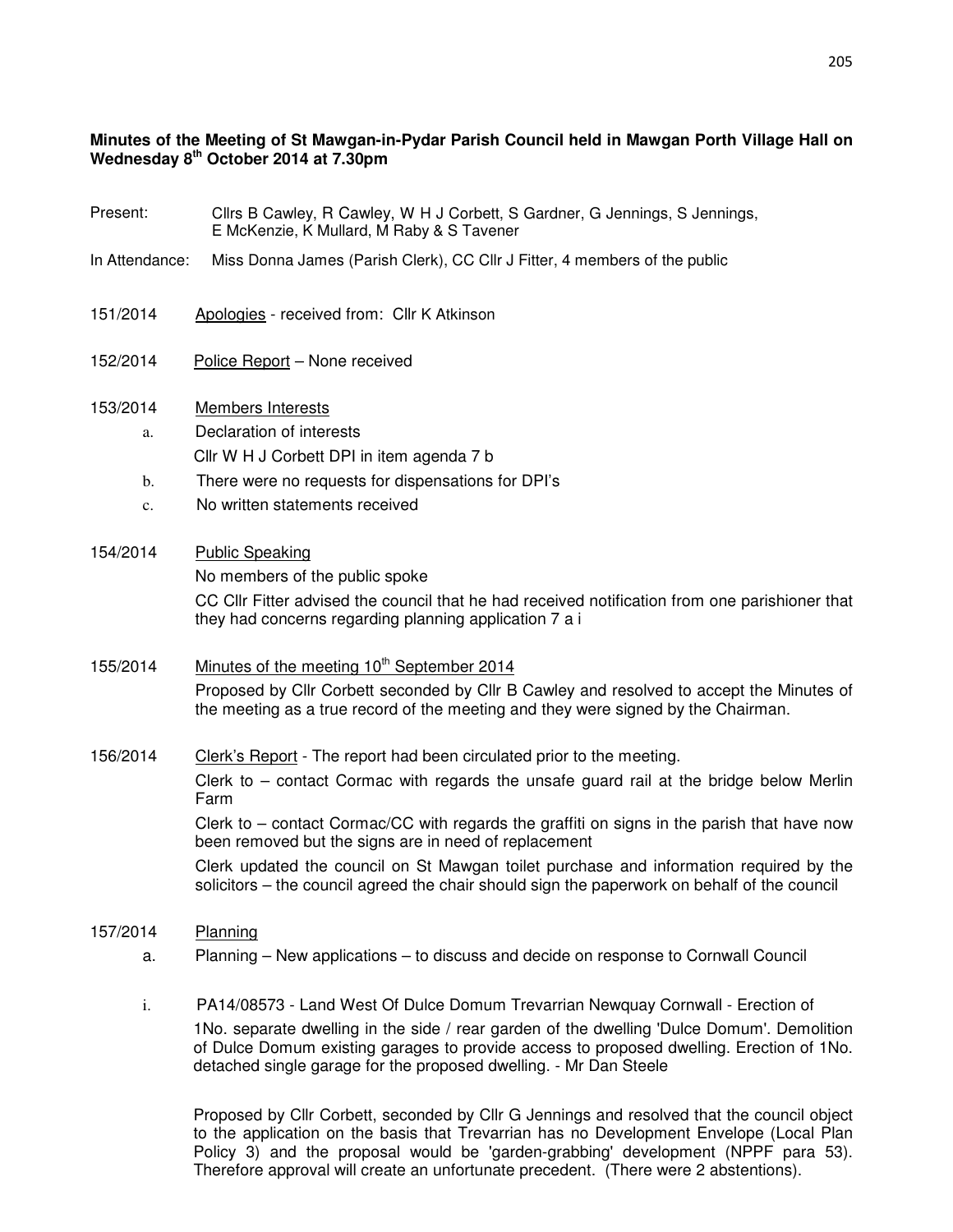ii. PA14/07592 - Flat 3 Sandy Beach House Mawgan Porth Newquay TR8 4BJ - Insulation and cladding applied to north and west exterior walls. Decking to side elevation of property. Repositioning of retaining wall. Enlarging window to west elevation. Introducing two port hole windows on north elevation. - Mr N Buller

 Proposed by Cllr Corbett, seconded by Cllr S Jennings and resolved that the council have no objections to the planning application

#### **Cllr Corbett left the room**

b. i Advices and decisions by Cornwall Council

The chairman advised the council that an email had been received from CC regarding planning applications PA14/05699 and PA14/07415 – Tolcarne Meroc. CC requested a reply from the council within 5 working days.

The council agreed no action should be taken on the matter by the parish council.

#### **Cllr Corbett returned to the room**

- b ii Merlin Golf Club The chairman suspended standing order 5 for this item only to allow CC Cllr Fitter to address the council. Cllr Fitter reported that he felt that the handling of this application by CC appeared confused and left something to be desired.
- c. To discuss planning enforcement issues to refer any new issues and updates if any Clerk to – contact CC for an update on Ezzeldine Lodge
- d. Affordable Housing Update

Proposed by Cllr Tavener, seconded by Cllr Corbett and resolved the council would write to CC Cllr Fitter to endorse CPRE's letter which criticized the accuracy of the housing data on which planning decisions were being made.

158/2014 Neighbourhood Planning - update. Cllr McKenzie gave the council an update on Neighbourhood Planning

#### 159/2014 Working Groups:

- a. Beach & Environment
- i. To receive report if any

The chairman suspended standing order 5 for this item only to allow CC Cllr Fitter to update the council on repairs to the beach and river.

Clerk to – contact CC/Cormac re the north steps dog bin

Clerk to – contact SW Water regarding the reported recent sewerage leak into the river in Mawgan Porth

- b. Amenities
- i. To receive report if any

 Clerk to – purchase 2 'dogs not allowed' signs for the gates leading into the playing field Clerk to – contact 3 businesses/people regarding repairs to the council's mower

- c. Transport and rights of way
	- i. To receive report if any

Proposed by Cllr Gardner, seconded by Cllr McKenzie and resolved that the clerk contact Neil Griggs at CC and thank him and his team for the expeditious way in which the repairs were done to the bridge in St Mawgan.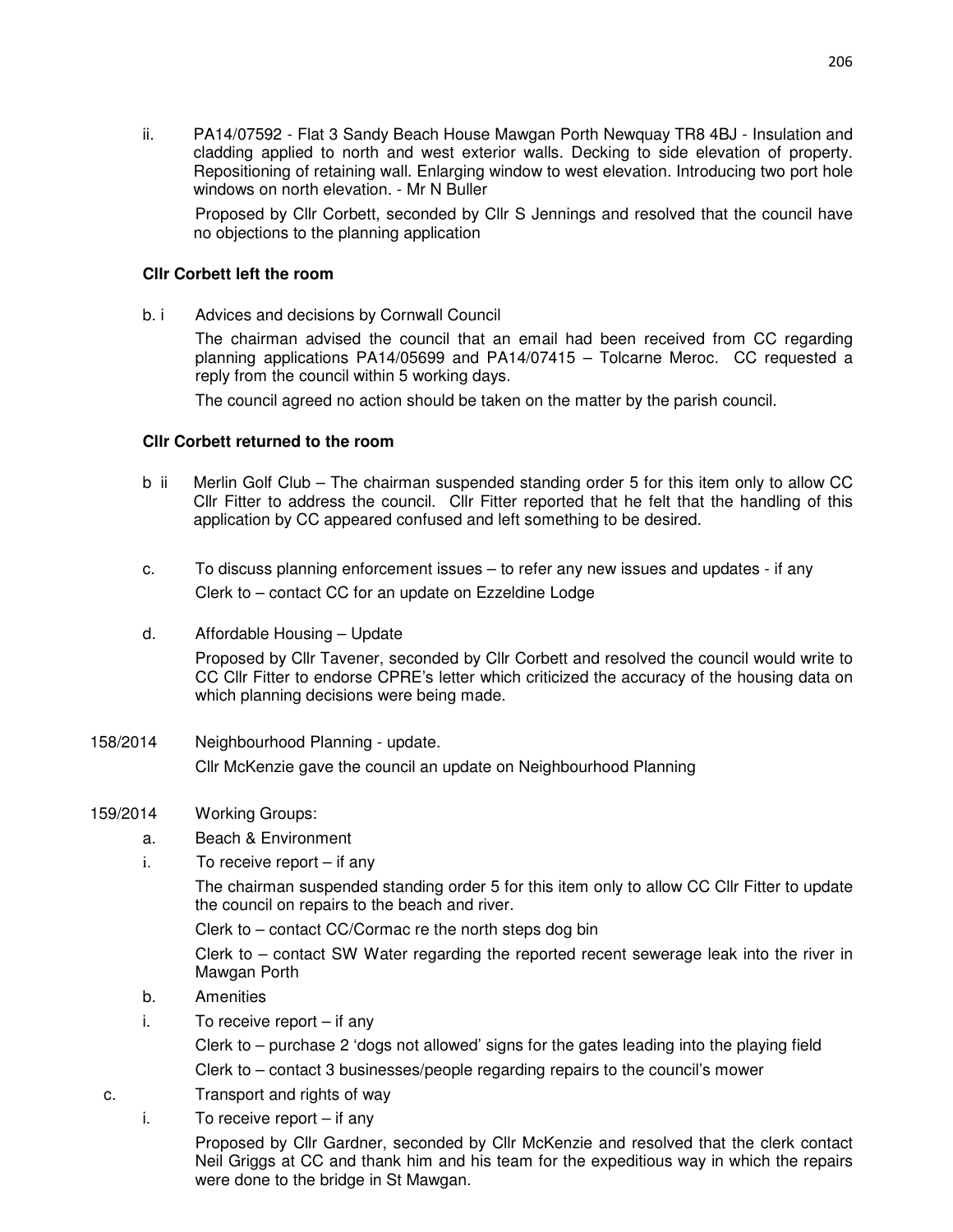Clerk to – contact Mr P Young-Jamieson and CC access team regarding the state of footpath 409/8/2 at the end of ball lane and ask that it be re-instated after the ploughing of the field

Clerk to – contact CC regarding the cutting of the hedges on valley road and in smaller side roads nearby.

160/2014 To receive reports from meetings – if any Boundary proposal – report from meeting received

> A proposal has been made by Newquay Town Council to alter some of the local parish boundaries. Council agreed to study the proposals map and consider at the November meeting

161/2014 To note and discuss if appropriate the correspondence received since the last meeting – circulated prior to meeting Kernow Solar Farm – councillors to contact the clerk within 2 weeks with any additions/amendments they would like to see made to the document which will be discussed at the next meeting.

162/2014 To receive an update of the review of standing orders from the clerk A reply from CALC regarding the Standing orders is expected before the next council meeting

163/2014 To receive and adopt the model policy 'Guidelines for broadcasting or using Social Media at Council Meetings'

 Proposed by Cllr Gardner, seconded by Cllr Raby and resolved to receive and adopt the model policy

## 164/2014 Mawgan Porth toilets Clerk to – contact Mawgan Porth Business Group and CC for an update on the toilets

165/2014 To receive and consider quotes for removal of Leylandii trees in St Mawgan Churchyard and any associated actions and expenditure

> After discussion, proposed by Cllr Gardner, seconded by Cllr Tavener and resolved to accept the quote from Combined Tree Services of £720 +VAT for the removal of the Leylandii trees from St Mawgan Churchyard, on production by the company of their public liability and other relevant insurance documents.

Clerk to - inquire of the PCC the progress of the faculty for these works

166/2014 To receive a report from the clerk on working hours and approve authorisation process for additional monthly hours

 Proposed by Cllr McKenzie, seconded by Cllr Tavener and resolved that the approved authorisation process would be that the clerk get authorisation from the chair and vice chair for overtime on a monthly basis as and when required – all overtime will be clearly noted on the monthly accounts.

167/2014 To confirm the budget and precept setting process and timetable for 2015/16 and any associated expenditure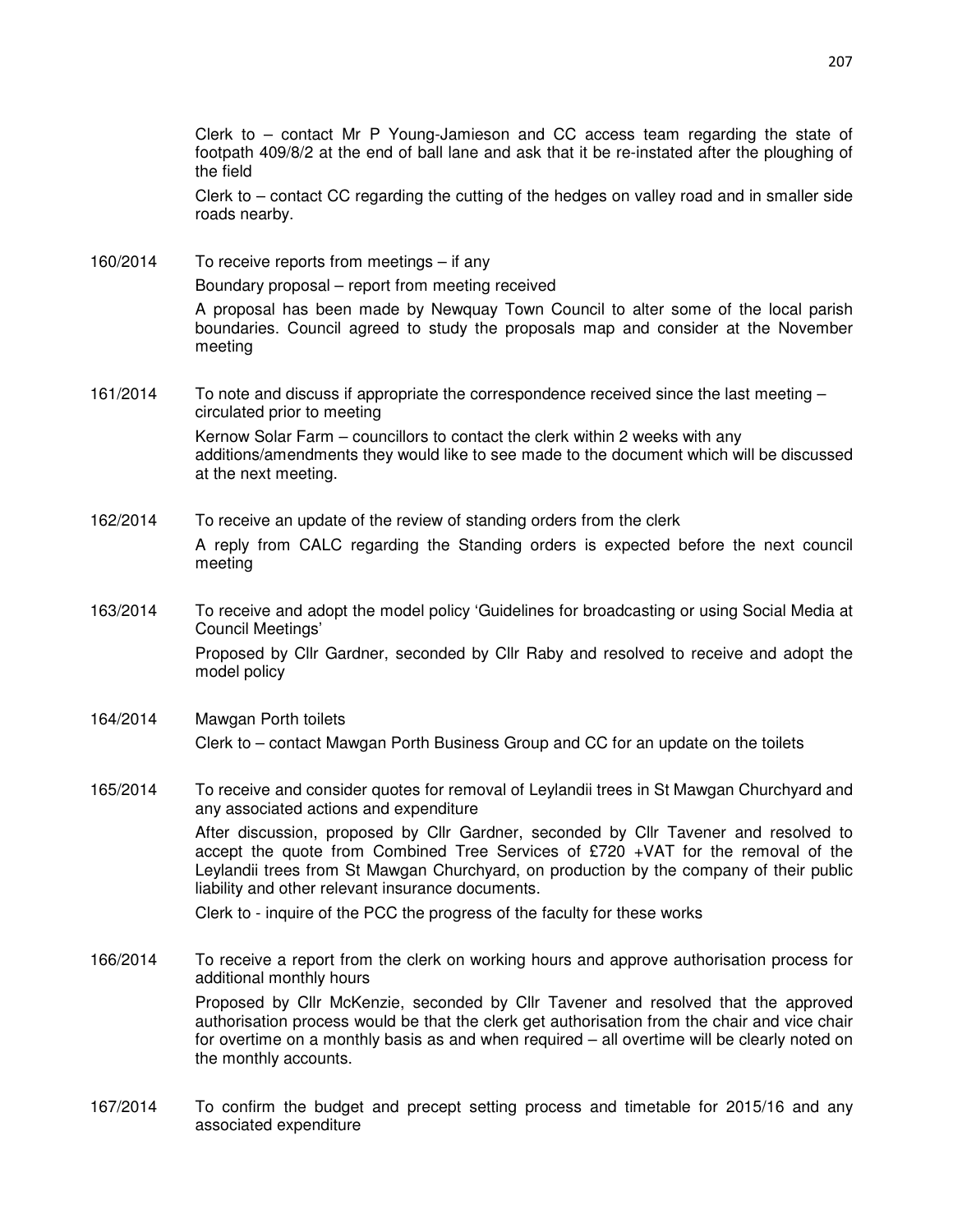The council agreed the clerk would look at the budget and precept, distribute to councillors for their advice and input, before taking to a full council meeting – as per the process of previous years

#### **Chairman suspended Standing Order 20**

168/2014 Working Groups and communications between PC Members – clarification of communicating with working group members After discussion, proposed by Cllr Tavener, seconded by Cllr G Jennings and resolved that

the council would keep the existing communication system, whereby correspondence be sent to the clerk for distribution to the council

169/2014 Accounts

Proposed by Cllr Corbett, seconded by Cllr R Cawley and **resolved** by the council that accounts totalling £2898.91, listed below, were approved for payment and duly signed. There was 1 abstention from the vote.

| <b>T Michell</b>   | Maintenance & Exp September                 |   | £ 1103.64 |
|--------------------|---------------------------------------------|---|-----------|
| D James            | Salary & Exp September                      | £ | 604.67    |
| <b>HMRC</b>        | PAYE Tax & NI                               | £ | 127.60    |
| M Farmer           | Beach clean September                       | £ | 712.00    |
| Mrs Young-Jamieson | Playing Field rent                          | £ | 100.00    |
| <b>SLCC</b>        | Annual membership                           | £ | 101.00    |
|                    | Royal British Legion Remembrance day wreath | £ | 50.00     |
| D Vickery          | Bus shelter clean July-Sept                 | £ | 100.00    |
|                    |                                             |   |           |

Total £ 2898.91

- 170/2014 Notice of items for the next meeting: Dark Lane and Lawry's Bridge – Quote for work Council's mower Play area fence Mawgan Porth Play area Kernow Solar Farm Standing Orders Mawgan Porth Toilets
- 171/2014 To consider co option to fill a casual vacancy The council would like to thank the 4 candidates for the vacancy. After an address by each candidate or their representative, the council proceeded with a written ballot and Mrs Susan Jones was co-opted for the vacancy.